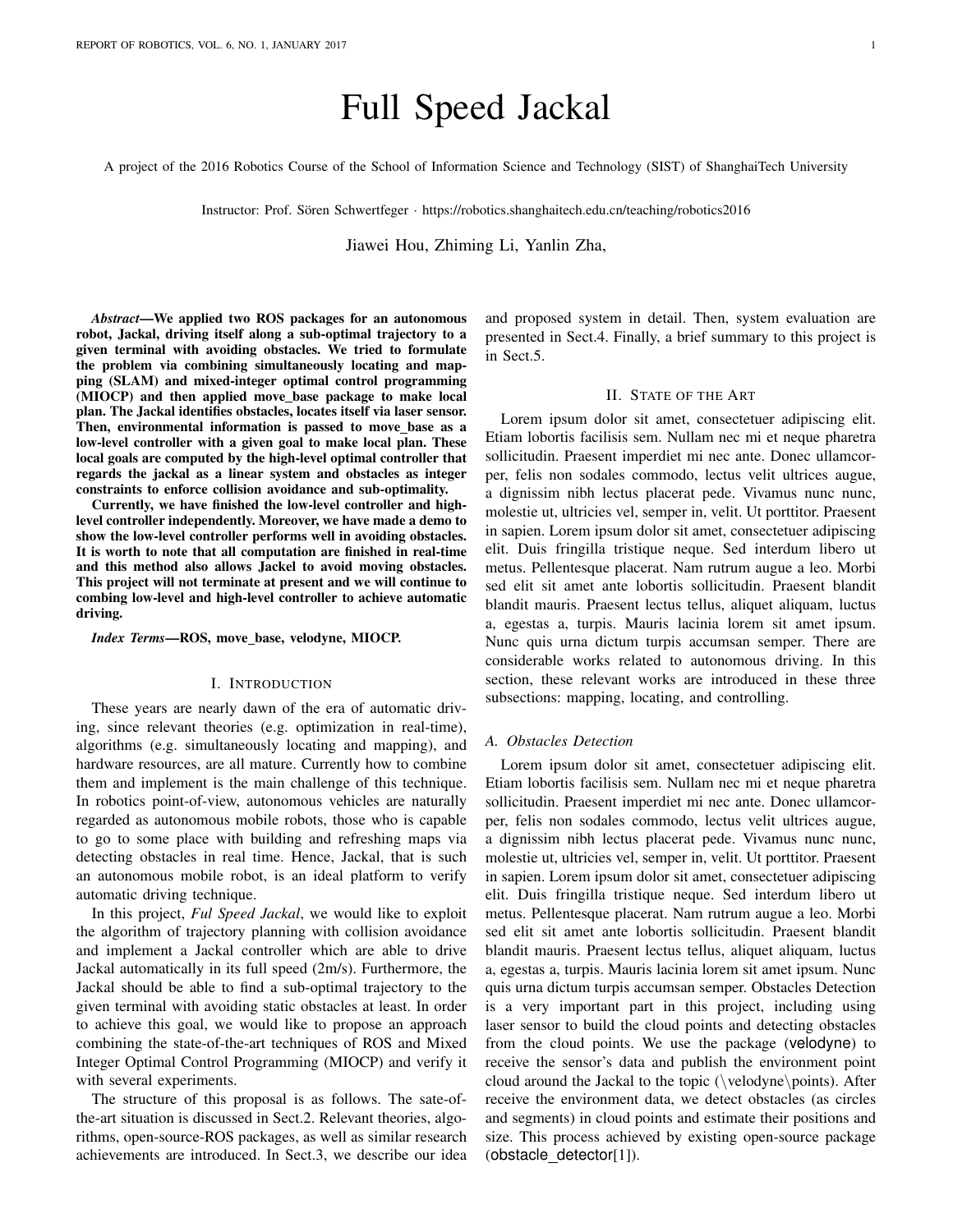For dynamic obstacle, there is a paper[2] introducing a method to detect dynamic obstructions, which could be applied to urban autonomous vehicles. In order to predict the movement of objects and avoid collisions, researchers estimate the local trajectory of the oncoming vehicle and evaluate each trajectory to select collision-free trajectories. In the *Full Speed Jackel* project, we would like to employ the approaches to predict the movement of obstacles, and select feasible trajectories by solving MIOCP problem.

For detection of terrain, which also plays a key role, this paper[3] describes the terrain detection by detecting step and slope. In order to detect and track static objects, researchers proposed a robust algorithm[4], where they built a system, based on laser range finder data[5], [5], [6], to implement the detection and tracking of moving objects (DATMO). Furthermore, they used a lot of space on how to fit model for obstacles to detect which obstacle points belong to the same obstacle, which is applicable and robust when velodyne (a laser scanner) is utilized. This laser scanner gives the scan segments in the 2D plane, i.e. a set of ordered points with a constant step size. The first step is segment processing, which adds points to an existing cluster. If the distance from point to the cluster is less than the threshold, then add the point to the cluster. Next, it extracts the features from segments that are stable to view. Fit the model as a corner or a line, in order to let the fit be robustness to the outliers, a test should be performed for fitting. Last step is the object tracking. In order to track the object, first it should associate datas between scans, mainly by detecting the the overlap area of the prediction of object area and the current object area. In addition, this algorithm is applicable not only to the detection of static obstacles, but also to the detection of dynamic obstacles. This allows us to detect some fixed objects while also detecting pedestrians or other obstacles that can not be predicted by advance mapping, which is more suitable for autonomous vehicles.

In this part, we use velodyne [7] to get the data of the environment around the Jackal. Velodyne is a sensor can map 360 3D point clouds, which is often used in 3D mapping and autonomous navigation. First we use the ROS Package velodyne[8] to get the raw data from velodyne. The package receives raw velodyne data from the device, then publish the topic \velodyne points, which includes the information of the 3d point cloud of the environment. Besides, the package includes a calibration file, which can be launched easily by us to calibrate the sensor.

We use obstacle detector to find points on obstacles. It subscribes the topic \velodyne points, and detects obstacles as two kinds, circle and segments, according to the threshold the user set, and publishes to the topic \obstacles.

## *B. Locating*

Lorem ipsum dolor sit amet, consectetuer adipiscing elit. Etiam lobortis facilisis sem. Nullam nec mi et neque pharetra sollicitudin. Praesent imperdiet mi nec ante. Donec ullamcorper, felis non sodales commodo, lectus velit ultrices augue, a dignissim nibh lectus placerat pede. Vivamus nunc nunc, molestie ut, ultricies vel, semper in, velit. Ut porttitor. Praesent in sapien. Lorem ipsum dolor sit amet, consectetuer adipiscing elit. Duis fringilla tristique neque. Sed interdum libero ut metus. Pellentesque placerat. Nam rutrum augue a leo. Morbi sed elit sit amet ante lobortis sollicitudin. Praesent blandit blandit mauris. Praesent lectus tellus, aliquet aliquam, luctus a, egestas a, turpis. Mauris lacinia lorem sit amet ipsum. Nunc quis urna dictum turpis accumsan semper. Localization of a mobile robot is to identify the robot's current position when moving or change directions in the environment. There are several methods has been developed to detect the position and the velocity of the mobile robot. The result can be different depending on the environment. A wheel encoder has been widely used for localization. However, when the wheels slipping or the plane moving on is uneven, the performance would be poor[1]. By using GPS and sonar, localization can be done well in the outside environment. However, it is restricted by the signal receiving and in the inner environment, GPS cannot be used to localize the mobile robot[2].

In this project, inertial measurement unit (IMU) is applied in our system to calculate the position and the orientation of our mobile robot by the numerical integration of the acceleration and angular velocity measurements from an IMU. However, errors may be increased due to noise, bias error of the sensor outputs. So when IMU is used as a position sensor, simultaneously using rotary encoders can improve the position accuracy. A filter method is introduced to lower the errors generated in calculating the position and the orientation by using Kalman Filtering and Particle Filtering. In this paper[3], researchers investigated the effects on the different orientation errors by conducting three simulations in 6-DoF. In the simulation, the position error reduces significantly by using Kalman Filter and by using the postponed filtering, the error can be even smaller; As to the orientation error, there is no difference between the Kalman filtering and the gyro integration method, and when postponed filtering is applied, the orientation error is significantly reduced.[3] Another problem is the differential drive. Our robot is a robot whose wheels are installed on each side, and the motion control is achieved by changing the speed of each wheels. When the robots need to change the direction, the velocity of the wheels on both sides is different. To tackle the problems discussed above, we introduce an open-source ROS package: differential drive,xsens driver[9], [10].

The xsens driver provides a driver for the Xsens IMU devices. It publishes orientation, angular velocity, linear velocity, linear acceleration, altitude, latitude and longitude (covariances are not yet supported). As a ROS node, it only forwards the data streamed onto ROS topics. There is a few Xsens IMU devices, however, compared to the other MTi drivers (lse xsens mti and xsens mti), this one can handle other configurations than the default and the GPS module of the MTi-G.

The differential drive can receive wheel rotary encoder messages from the hardware and generate the tf transform messages, then transmit them to the navigation stacks. It can also transfer the twist into target velocity of each wheels, then controls the velocity of the wheels by basic PID velocity controllers for each wheels. This package consists of the following nodes we might use: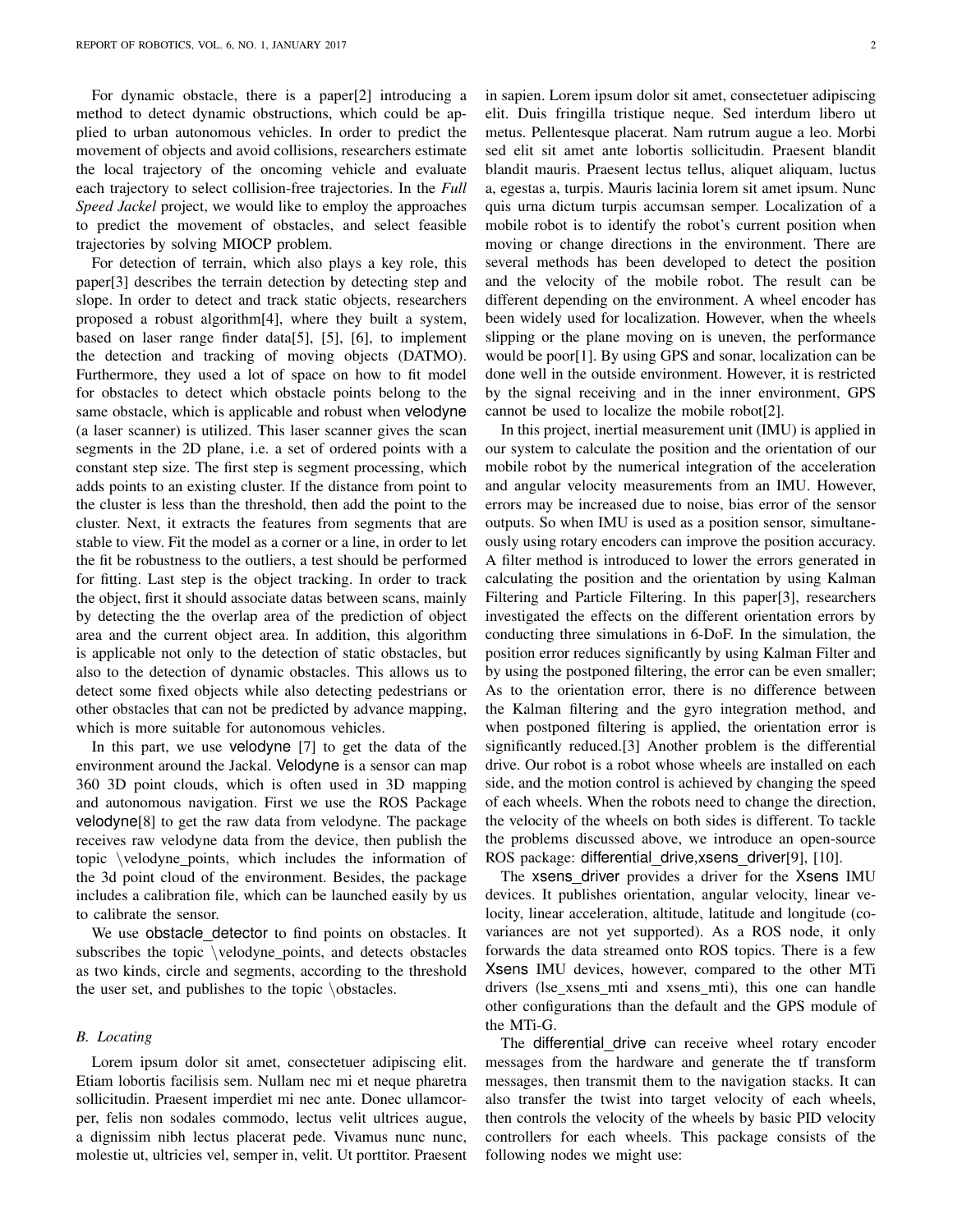diff\_tf;. pid velocity twist\_to\_motors

Finally, it it worth to note that even through there are several publications related to sensor fusion (e.g. [11], [12]), sensor fusion is still a challenge and we do not find a practical ROS package to combine location data from multi-sensors such as GPS, IMU, encoder, as well as scanner. We will try the strategy discussed above firstly, and write our own program to implement that if necessary.

### *C. Controlling*

*1) High-level Controller:* The considered high-level controller is similar as [13], where the authors applied mixedinteger quadratic programming to generate optimal trajectory with collision avoidance. Here combined with the model predictive control scheme (MPC), MIOCP is introduced with its formulation.

The main idea of MIOCP is formulating conditions of collision avoidance as constrains with binary variables. The optimal trajectory is generated via solving the MIOCP. This method is able to deal with complex environment, e.g. over two moving or static obstacles with appropriate speed is closing to the Jackel. However, the limitation of this kind of approaches is hard to compute sometimes even NP-hard[14]. Now, thanks to the developments of computational ability, the MIOCP is able to be solver in real-time as long as the binary variables are not too much (e.g. over 1,000) which is enough for Jackel. Actually, around 2005, Richards and coworkers wrote a series of paper about combining MIP with MPC summarized in[15] to generate trajectory for their vehicles. Later, Sager investigated Mixed Integer Optimal Control Problems(MIOCP) systematically, e.g. [16], [17], [18]. Recently, Kumar et.al. applied the MIQP in quadrocopters[13]. They generated the map firstly, then apply  $A^*$  algorithm to find a pre-defind trajectory. Next, the formulated their system as a MIQP and solved MIQP in real time to generate the optimal trajectory with its control sequence. In this project, we also formulate our system as MIOCP, and combine the solution of MIOCP with MPC sheme, which means the Jackal need to solve refreshed MIOCP in each step to obtain the newest first one of the control sequence to execute , which will lead to optimal trajectory, until the Jackal arrive at the given terminal.

There exist a few of MIP solvers such as Gurobi, CPLEX, and MUSCOD-II which is specialized for MIOCP. In this project, we would like to apply Gurobi.

Gurobi is a commercial solver to deal with MIOCP problem. The academical version is free for us and can be installed in Linux environment. It also provides Python, C++, Julia interface for simulation and utilization. The latest version is 7.0, which solve MIOCP by branch-and-cut with heuristic algorithms. Basic branch-and-cut algorithm can be described as follows.

Firstly, remove all of the integrality restrictions. The resulting OCP is called the OCP relaxation of the original MIOCP. We can then solve this OCP by common solver e.g. qpOASES. If the result happens to satisfy all of the integrality restrictions,



Fig. 1. Framework of move\_base



Fig. 2. Topics in move base

even though these were not explicitly imposed, then we have been quite lucky. This solution is an optimal solution of the original MIOCP, and we can stop. If not, as is usually the case, then the normal procedure is to pick some variable that is restricted to be integer, but whose value in the OCP relaxation is fractional. Next divide this OCP to two or more parallel subproblems, and iterate this process until the solution is found.

Here, we need to write our own ROS package to utilize Gurobi to achieve our goal.

2) Low-level Controller: We apply the move\_base package as the low-level controller. The move base package provides an implementation of an action that, given a goal in the world, will attempt to reach it with a mobile base. The move base node links together a global and local planner to accomplish its global navigation task. It supports any global planner adhering to the nav\_core::BaseGlobalPlanner interface specified in the nav core package and any local planner adhering to the nav core::BaseLocalPlanner interface specified in the nav\_core package. The move\_base node also maintains two costmaps, one for the global planner, and one for a local planner (see the costmap\_2d package) that are used to accomplish navigation tasks.

The move base node provides a ROS interface for configuring, running, and interacting with the navigation stack on a robot. A high-level view of the move base node and its interaction with other components is shown. The blue vary based on the robot platform, the gray are optional but are provided for all systems, and the white nodes are required but also provided for all systems.

The move\_base node basically consists of 5 parts: global costmap, global planner, recovery behaviors, local\_costmap and local\_planner. In the real robot, topic /tf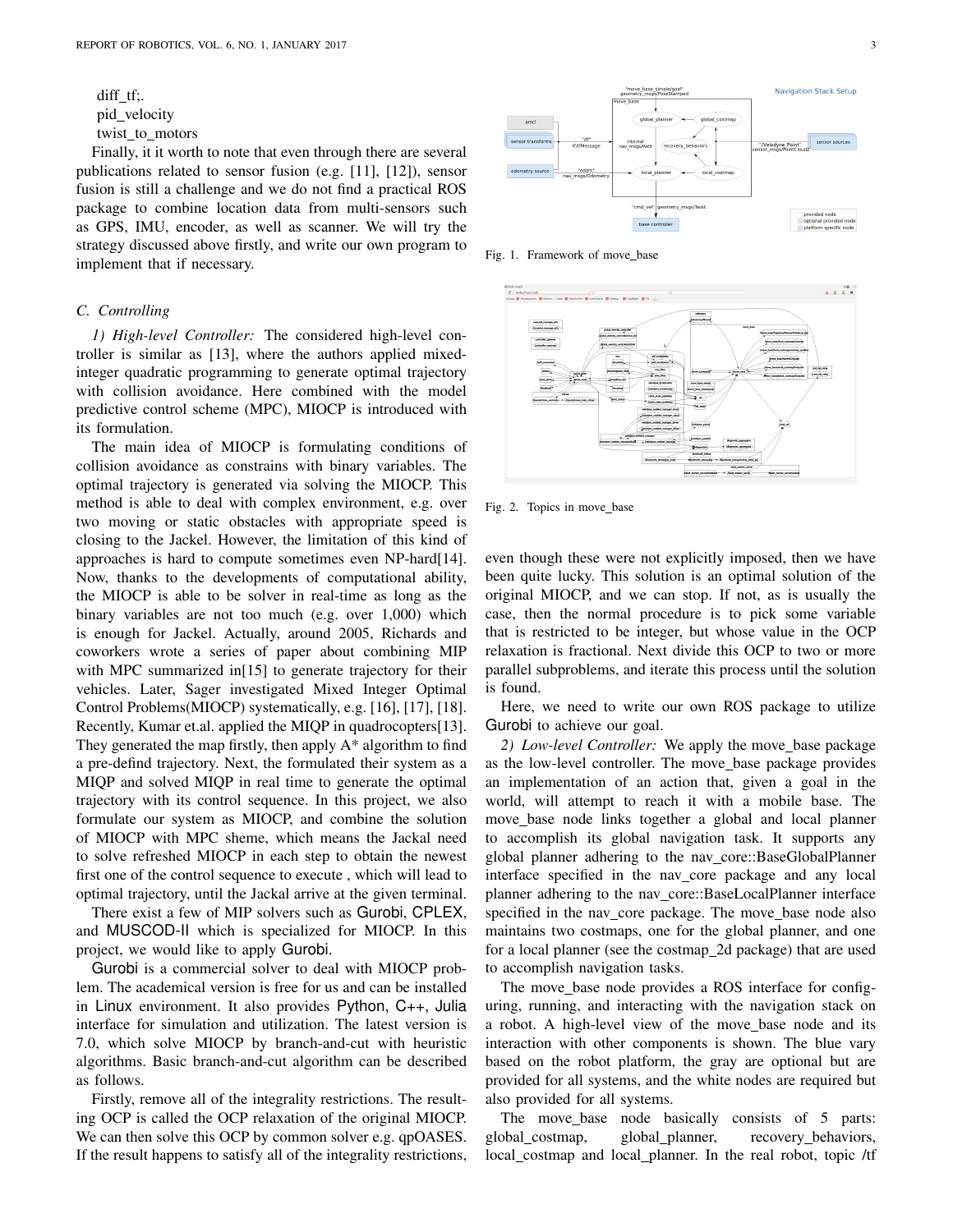

Fig. 3. Path planning

and /odom would be published by the robot, and the sensor(in our project, we use Velodyne VLP-16) would publish the information of environment around the robot, the move base node will subscribe all the topics and according to the topic move base simple/goal to plan both the global path and the local path, which is formed by the global planner and the local planner. In this experiment, numbers of parameters need to be set to make the real robot move smoothly and accuracy. These parameters are set in the .yaml file, which was listed below:

- base\_local\_planner\_params.yaml
- costmap\_common\_params.yaml
- global costmap params.yaml
- local\_costmap\_params.yaml

In base local planner params.yaml, which concludes parameters about velocity of both  $dx$  and  $dy$ ,  $dtheta$  velocities, the path length local planner will make, and the mark system for pathplanning. The local planner will set this parameters and plan the local path to avoid obstacles and choose the best one. In costmap\_common\_params.ymal, some parameters on sensor such as message type, topic, obstacle height ranges are set. Global\_planner will form a global path from the start to the terminal by using Obstacle::Layer to form obstacle models and Inflation Layer to inflate the obstacles.

The demo graph is shown in the Figure 3, the blue part is the obstacles inflation, and the yellow part are the obstacles. The green line is the global path from the robot to the end, and the deep green is the path local planner makes.

By the time all the parameters are set, and all the information or the topics are published, the robot will do obstacle detection and path planning, and moving in a full speed.

## III. SYSTEM DESCRIPTION:

As it stated above, our ideas are summarized here. We would like to apply Velodyne, Gurobi, move base and the Jackal Odometry in our system. The overall system is consisted by three parts: detecting, locating, and controlling.

For detecting, we would like to utilize the ROS package velodyne, to obtain the environment information and build as well as refresh point cloud in real time. For location, we subscribe the topic (\odometry\filtered) published by Jackal itself to estimating the Jackal's location in map in real time. As to controlling, we would like to apply move\_base as lowlevel controller and write our own package to utilize Gurobi to find a optimal trajectory with enforcing collision avoidance.

# IV. SYSTEM EVALUATION:

Lorem ipsum dolor sit amet, consectetuer adipiscing elit. Etiam lobortis facilisis sem. Nullam nec mi et neque pharetra sollicitudin. Praesent imperdiet mi nec ante. Donec ullamcorper, felis non sodales commodo, lectus velit ultrices augue, a dignissim nibh lectus placerat pede. Vivamus nunc nunc, molestie ut, ultricies vel, semper in, velit. Ut porttitor. Praesent in sapien. Lorem ipsum dolor sit amet, consectetuer adipiscing elit. Duis fringilla tristique neque. Sed interdum libero ut metus. Pellentesque placerat. Nam rutrum augue a leo. Morbi sed elit sit amet ante lobortis sollicitudin. Praesent blandit blandit mauris. Praesent lectus tellus, aliquet aliquam, luctus a, egestas a, turpis. Mauris lacinia lorem sit amet ipsum. Nunc quis urna dictum turpis accumsan semper. We use the Rviz to make sure that the obstacles we detect from the velodyne points cloud are good enough (the position and size of the obstacles are reasonable). First, move\base plan a global path to the goal. We can see the velodyne points cloud and move\base inflated the points with setting radius as obstacles on the Rviz. After getting detected obstacles, move\base plans a local path to avoid the obstacles.

Moreover, we also timed the speed of Jackal, which is 1.45m/s. In addition the Jackal runs at a speed of 0.7 meter per second stably and smoothly. It doesn't crash any obstacle and can arrive at the setting goal exactly.

## V. CONCLUSION

The proposed project is about automatic driving. We would like to propose an algorithm which can lead Jackal drive itself. The overall system is divided into three parts: mapping, locating, and controlling. We plan to combine the state-ofart works to accomplish obstacles detection, simultaneously locating and mapping with sensor fusion, as well as model predictive control via mix-integer programming. In addition we would also keep implementing the combination of lowlevel controller and high-level controller.

#### **REFERENCES**

- [1] https://github.com/tysik/obstacle\\_detector.
- [2] D. Ferguson, M. Darms, C. Urmson, and S. Kolski, "Detection, prediction, and avoidance of dynamic obstacles in urban environments," in *Intelligent Vehicles Symposium, 2008 IEEE*. IEEE, 2008, pp. 1149– 1154.
- [3] J. Larson and M. Trivedi, "Lidar based off-road negative obstacle detection and analysis," in *2011 14th International IEEE Conference on Intelligent Transportation Systems (ITSC)*. IEEE, 2011, pp. 192– 197.
- [4] C. Mertz, L. E. Navarro-Serment, R. MacLachlan, P. Rybski, A. Steinfeld, A. Suppe, C. Urmson, N. Vandapel, M. Hebert, C. Thorpe *et al.*, "Moving object detection with laser scanners," *Journal of Field Robotics*, vol. 30, no. 1, pp. 17–43, 2013.
- [5] R. MacLachlan and C. Mertz, "Tracking of moving objects from a moving vehicle using a scanning laser rangefinder," in *2006 IEEE Intelligent Transportation Systems Conference*. IEEE, 2006, pp. 301– 306.
- [6] L. E. Navarro-Serment, C. Mertz, N. Vandapel, and M. Hebert, "Ladarbased pedestrian detection and tracking," *Robotics Institute*, p. 343, 2008.